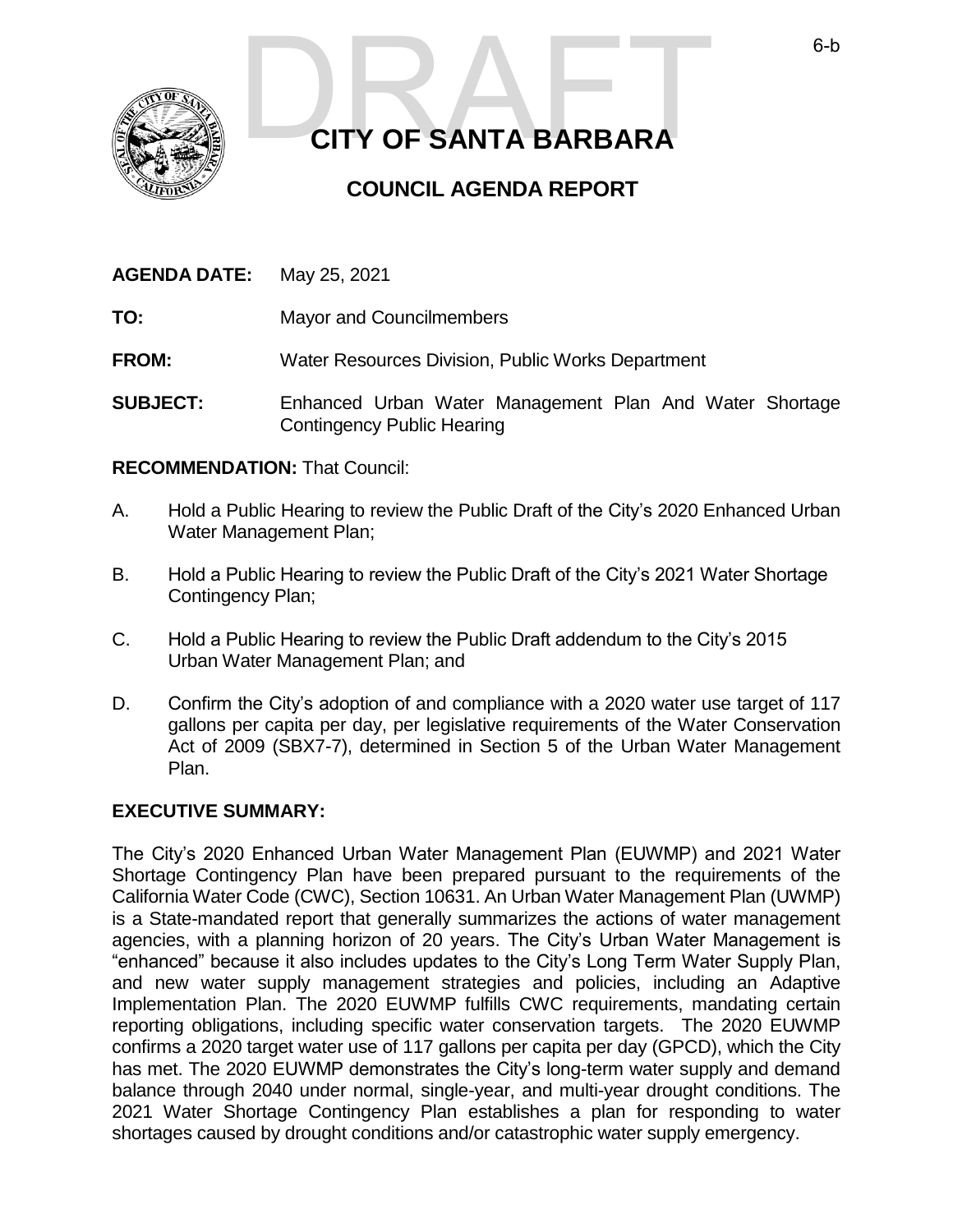Council Agenda Report Enhanced Urban Water Management Plan And Water Shortage Contingency Public **Hearing** May 25, 2021 Page 2 a Report<br>an Water Management Plan And Water Shortage Contingency Public<br>DRAFT 6-b<br>And Water Shortage Contingency Public

#### **DISCUSSION:**

An Urban Water Management Plan (UWMP) is a State-mandated report that summarizes the actions of water management agencies. The UWMP integrates local and regional land use planning, regional water supply, infrastructure, and water conservation projects, as well as statewide issues of concern like climate change and regulatory revisions. An UWMP gathers, characterizes, and synthesizes water-related information from numerous sources into a plan with local, regional, and statewide practical utility. It provides elected officials, managers, and the public with a broad perspective on a number of water supply issues. The California Water Code (Water Code) requires preparation of a plan that:

- Assesses water supply reliability over a 20-year period in five-year increments;
- Identifies and quantifies water supplies, including recycled water, for existing and future demands, in normal, single-dry, and multiple-dry years;
- Describes an agency's Water Shortage Contingency Plan; and
- Describes conservation program implementation and efficient use of urban water supplies.

In the past, the City's primary water supply management tool was its Long Term Water Supply Plan (LTWSP), which was previously updated in 2011 and served as the basis for the City's UWMP. UWMPs are required to be updated and re-adopted every five years, but can be updated or amended at any time. In February 2020, with the support of the Water Commission, Council approved preparation of an Enhanced Urban Water Management Plan (EUWMP), which aimed to update the water supply analyses, projections, and policies of the 2011 LTWSP, and meet the State-mandated requirements for the City's 2020 Urban Water Management Plan.

For more than a year, staff, supported by the consulting firm Water Systems Consulting (WSC) and guided by a robust public outreach and engagement process, have evaluated the City's existing and potential future water supply portfolios using a multi-faceted analytical process that considered the social, environmental, and financial impacts of the City's water supply policies and practices. In February 2021, Council adopted new water supply policies derived from the EUWMP analytical process, including:

- 1. Implementing EUWMP recommended actions for existing water supplies.
- 2. Executing the EUWMP Adaptive Implementation Plan.
- 3. Continuing ocean desalination as part of Santa Barbara's water supply portfolio to support drought preparedness, response, and recovery.

Since that time, staff and WSC have been developing a Public Draft EUWMP designed to fulfill Water Code requirements. The EUWMP is due to the California Department of Water Resources by July 1, 2021. It is anticipated that staff will bring the Final EUWMP to Council for adoption on June 29, 2021, after the incorporation of any comments from the public, Water Commission, or Council during the public review process. Key EUWMP findings are summarized below.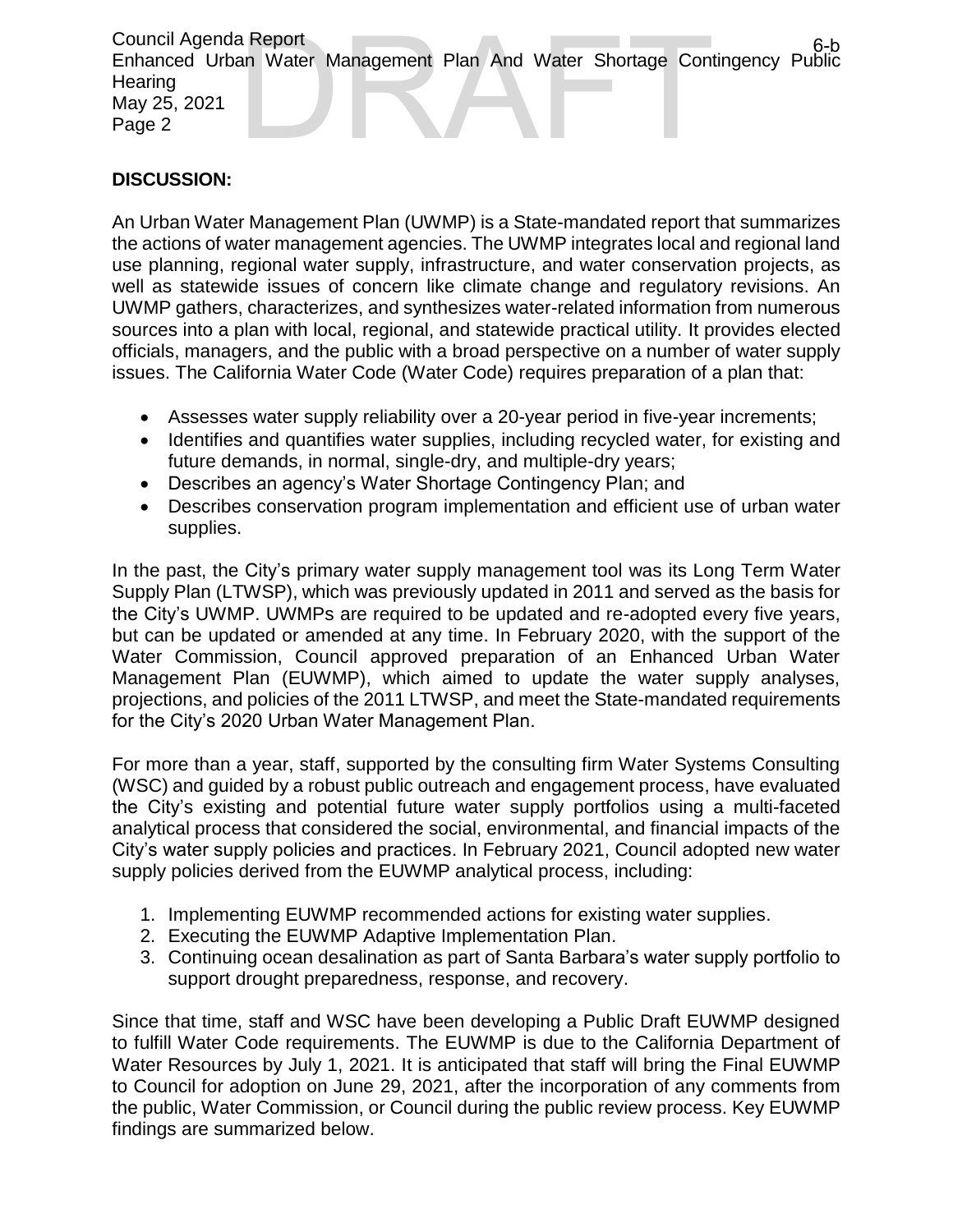Council Agenda Report Enhanced Urban Water Management Plan And Water Shortage Contingency Public **Hearing** May 25, 2021 Page 3 an Water Management Plan And Water Shortage Contingency Public<br>an Water Management Plan And Water Shortage Contingency Public<br>and Demand Projections to 2050: UWMPs must provide water supply

Water Supply and Demand Projections to 2050: UWMPs must provide water supply planning for a 20-year planning horizon. The EUWMP projects water demands and supplies out 30 years, to the year 2050 using population growth projections from the Regional Growth Forecast 2050 Santa Barbara County (Santa Barbara County Association of Governments 2019), and employment projections from the California Employment Development Department for the Santa Maria-Santa Barbara Metropolitan Statistical Area. The demand projections were developed with support from the City's Community Development Department and presented to the Planning Commission in October, 2020.

Water Use Targets and Water Conservation: As described in SBX7-7, also known as the Water Conservation Act of 2009, it is the intent of the California legislature to increase water use efficiency. The legislature set a goal of a 20 percent per capita reduction in urban water use statewide by 2020. Water suppliers must demonstrate in their 2020 UWMPs that they have achieved the 2020 water use target as defined in their 2015 UWMP in compliance with SB X7-7. The City reduced its daily per capita water use in 2020 to 92 gallons per capita per day (GPCD), which was well below its 2020 target of 117 GPCD.

Economic Impacts: The Water Code requires that the City include discussion of economic impacts resulting from the required SBX7-7 water use targets. As discussed above, the City's projected water use is in compliance with the per capita water use targets. The model used to analyze the City's water conservation program quantifies both the demand reduction effects of different conservation measures as well as their cost. Therefore, the City's conservation program was selected based on its cost-effectiveness compared with the avoided cost of additional water supplies. As the City's Water Conservation Strategic Plan meets or exceeds the conservation requirements of SBX7-7, an economic impact is not expected.

Water Supply During Normal and Drought Conditions*:* The UWMP must analyze water supply availability under normal hydrology, single dry year, and multi-year drought periods. As a result of its diverse supply portfolio, the City has more than enough water supply to meet demands in normal hydrologic periods. A single dry year (such as 2016) has little effect on the availability of the City's Cachuma supplies, since the multi-year reservoir typically has storage available from previous years. The critical drought period for the City's water supply occurs when there are multiple consecutive years of below average rainfall. This is due to the hydrology of the Santa Ynez River; there is little or no inflow into Cachuma Reservoir until at least average rainfall occurs. When the condition of average or less rainfall continues for multiple years in succession, the storage level of Cachuma Reservoir drops and shortages in deliveries occur. Historical data indicates the critical drought period for the City was 2012 through 2016, when Cachuma saw the lowest average rainfall over five consecutive years since Bradbury Dam was constructed. The multi-year analysis indicates the City can meet demands over a five-year drought period, with reductions in demand of 20 percent in Year Five of the drought. During the recent extended drought, City customers achieved 40 percent conservation in 2016, which was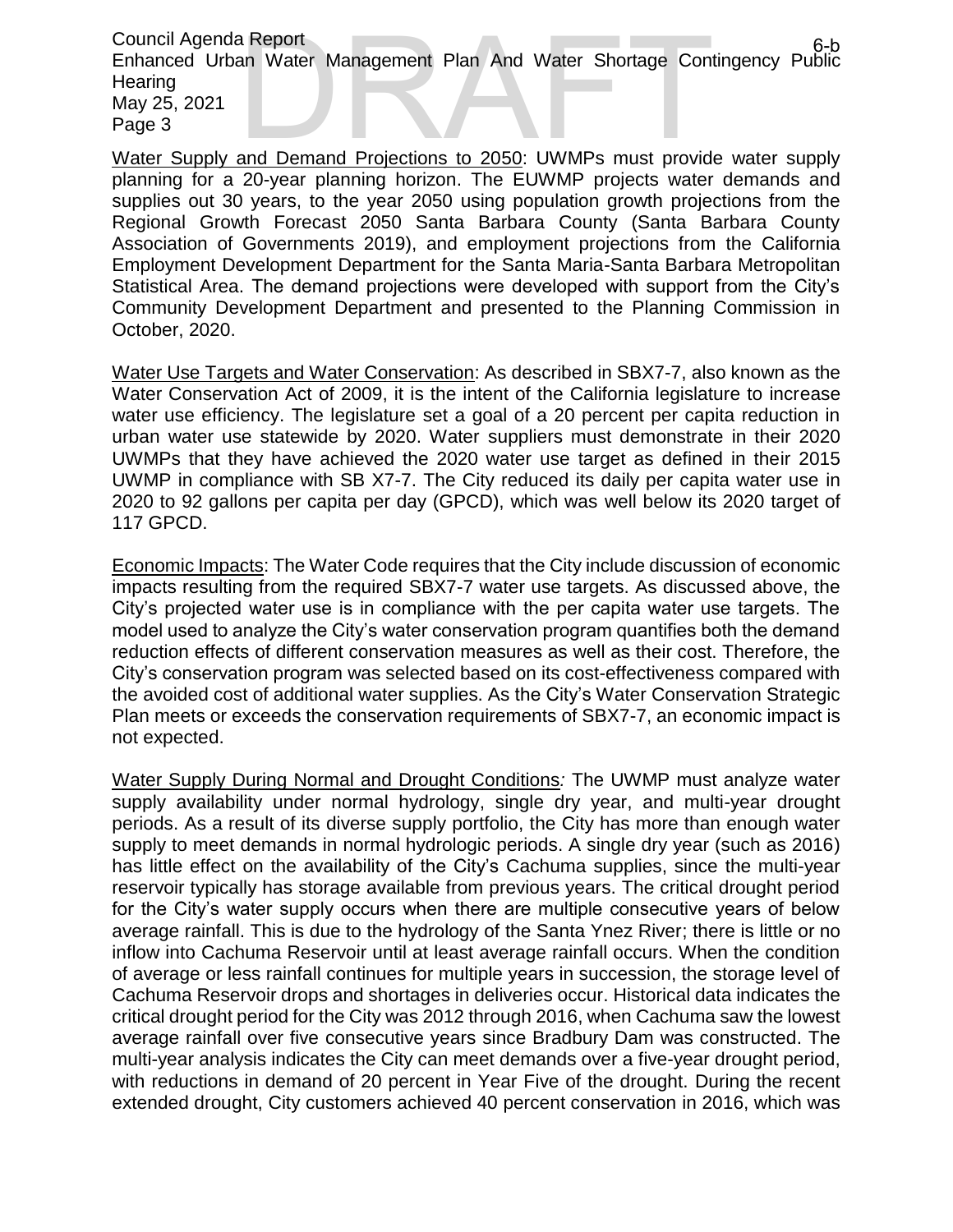Council Agenda Report Enhanced Urban Water Management Plan And Water Shortage Contingency Public **Hearing** May 25, 2021 Page 4 an Water Management Plan And Water Shortage Contingency Public<br>an Water Management Plan And Water Shortage Contingency Public<br>ultiple year drought. Therefore, the City is confident customers can reduce

Year 5 of the multiple year drought. Therefore, the City is confident customers can reduce water demand up to 20 percent in Year 5 of future multi-year droughts.

2021 – 2025 Drought Risk Assessment: Water Code Section 10635(b) is a new provision of the Water Code that requires a Drought Risk Assessment (DRA) for the upcoming five years (2021 to 2025) based on the five driest years on record. Results of the City's DRA indicate the City would still have supplies available at the end of a five-year drought that begins in 2021. This analysis contrasts with the City's need to implement extraordinary conservation measures during the most recent drought because the City had not yet activated desalination, which adds a drought-proof annual supply and allows the City to accumulate carryover storage in Cachuma. The City did not have Cachuma carryover storage at the beginning of the last drought because Lake Cachuma spilled in 2011, which resulted in all carryover storage being lost. Furthermore, desalination was not brought online until 2017.

Water Shortage Contingency Planning*:* The Water Shortage Contingency Plan (WSCP) is a detailed plan for how the City intends to respond to foreseeable and unforeseeable water shortages. A water shortage occurs when the water supply is reduced to a level that cannot support typical demand at any given time. The WSCP is used to provide guidance to the City's elected officials, staff, and the public by identifying response actions to allow for efficient management of any water shortage with predictability and accountability. The WSCP provides the tools to maintain reliable supplies and reduce the impacts of supply interruptions due to extended drought or catastrophic supply interruptions. The 2021 WSCP is a stand-alone document that will be adopted separately from the EUWMP and can be modified as needed.

Reduced Delta Reliance Reporting: In compliance with the Sacramento-San Joaquin Delta Reform Act of 2009 and Delta Plan Policy WR P1 (Reduce Reliance on the Delta through Improved Regional Water Self-Reliance), the City completed an analysis that demonstrated that the City is measurably reducing reliance on the Delta and improving regional self-reliance. The analysis is documented in Appendix D of the City's 2020 EUWMP and a new Appendix O to the City's 2015 UWMP.

The Public Draft 2020 EUWMP, Water Shortage Contingency Plan, and 2015 UWMP Addendum regarding Delta reliance were posted on the City's website at [www.SantaBarbaraCA.gov/watervision](http://www.santabarbaraca.gov/watervision) on May 3, 2021 for the State-required 14-day public review period, and key agencies were notified to give the opportunity to provide comments for consideration prior to preparation of the drafts. Staff provided an update to Water Commission on the EUWMP, Water Shortage Contingency Plan, and the 2015 UWMP Addendum at the regular Water Commission meeting May 20, 2021. Comments received from the Water Commission, Council, and the public will be incorporated into Final EUWMP, Water Shortage Contingency Plan, and 2015 UWMP Addendum, which will be brought to Council for adoption June 29, 2021.